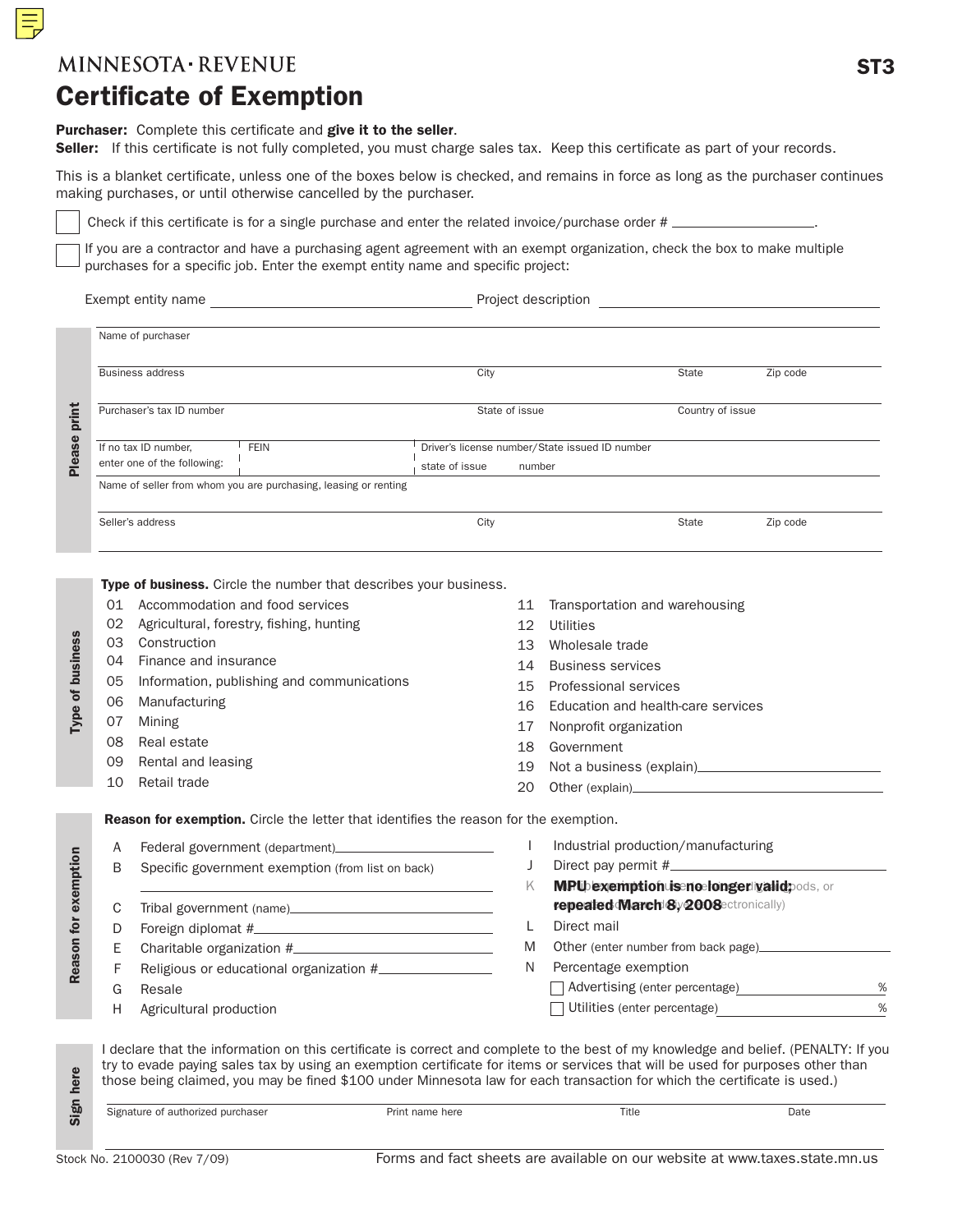# Exemption descriptions

*See the Form ST3 instructions and exemption descriptions for more information about the following exemptions.*

*Purchasers are responsible for knowing if they qualify to claim exemption from tax and will be held liable for any use tax, interest and possible penalties due if the items purchased are not eligible for exemption.*

#### A. Federal government

Fill in department.

#### B. Specific government exemption

- • Ambulances
- • Biosolids processing equipment
- • Bullet-resistant body armour
- Chore/homemaking services
- • Correctional facility meals or drinks
- • Emergency rescue vehicle repair and replacement parts
- Emergency vehicle accessory items
- Firefighter equipment
- • Hospitals
- Libraries
- • Metropolitan Council
- Nursing homes
- Petroleum products used by government
- • Solid waste disposal facility
- State or local government agency from another state
- Townships (gravel, machinery and equipment used for road and bridge maintenance)
- • Transit program vehicles

#### C. Tribal government

 Fill in the name of the Tribe.

#### D. Foreign diplomat

 Fill in the number issued to the foreign diplomat.

#### E. Charitable

 Includes nonprofit hospitals, nursing homes, ambulance services and outpatient surgical centers. Exempt status number is required.

- F. Religious and educational Churches, schools, school districts, scouts, youth groups, etc.
- G Resale

Items or services purchased for resale.

#### H. Agricultural production

 Materials and supplies used or consumed in agricultural production of items intended to be sold ultimately at retail. Does not cover furniture, fixtures, machinery, tools (except qualifying detachable tools and special tooling) or accessories used to produce a product.

#### I. Industrial production

 Materials and supplies used or consumed in industrial production of items intended to be sold ultimately at retail. Does not cover furniture, fixtures, machinery, tools (except qualifying detachable tools and special tooling) or accessories used to produce a product.

#### J. Direct pay

 Direct pay number issued by the Department of Revenue. Cannot be used for meals, lodging and most services.

#### K. MPU exemption is no

longer valid; mically delivered computer software concurrently availrepealed March 8, 2008

jurisdiction at the time of purchase.

#### L. Direct mail services

#### M. Other exemptions

- 1. Airflight equipment
- 2. Ambulances
- 3. Aquaculture production equip ment
- 4. Automatic fire-safety sprinkler systems
- 5. Exempt publications
- 6. Farm machinery
- 7. Handicapped accessible (building materials)
- 8. Handicapped accessible (vehicle costs)
- 9. Horse materials
- 10. Instructional materials for high school or higher
- 11. Job opportunity building zones (JOBZ)
- 12. Logging equipment
- 13. Materials used for business in a state where no sales tax applies
- 14. Materials used to provide taxable services
- 15. Medical supplies for a health-care facility
- 16. Motor carrier direct pay enter MCDP #
- 17. Packing materials used to ship household goods outside Min- nesota
- 18. Poultry feed
- 19. Prizes used for games at fairs or other events lasting fewer than six days
- 20. Purchasing agent agreement with exempt organization
- 21. Repair or replacement parts used in another state/country as part of a maintenance contract
- 22. Resource recovery facility enter CN #
- 23. Senior citizen group (exempt status number required)
- 24. Ship replacement parts and lubri- cants
- 25. Ski area items
- 26. Solar energy systems
- 27. Taconite production items
- 28. Telecommunications equipment
- 29. Tribal government construction contract
- 30. TV commercials
- 31. Veteran organizations
- 32. Waste-management containers and compactors
- 33. Wind energy systems
- 34. Lump-sum construction contract - temporary exemption for new local tax on building materials
- 35. Preexisting construction contracts and bids - temporary exemption (in effect July 1, 2009 - December 31, 2009) from new state general tax rate increase on building materials

#### N. Percentage exemptions

Advertising materials for use outside Minnesota or local taxing area.

Utilities used in agricultural or indus- trial production.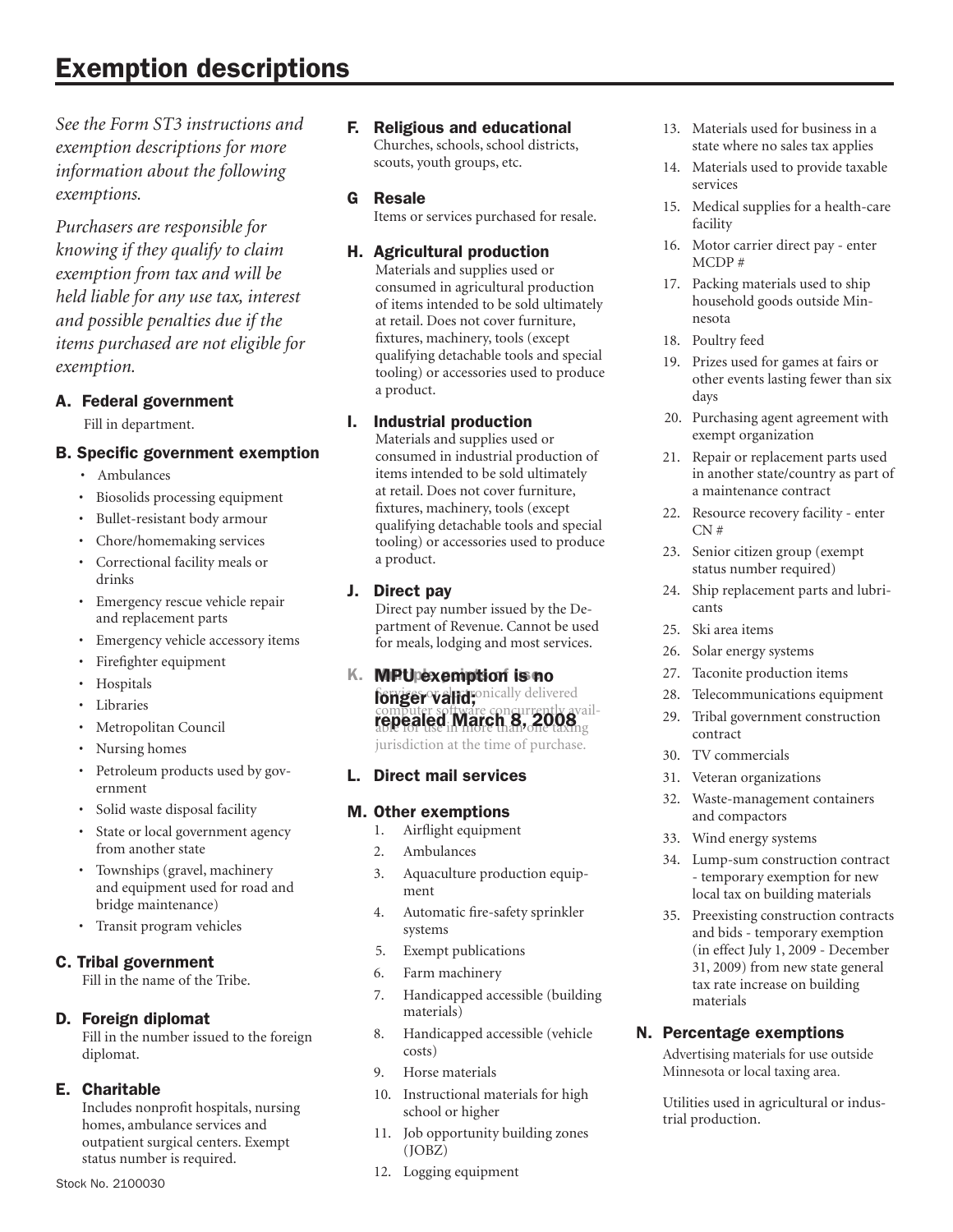## **MINNESOTA REVENUE**

# Certificate of Exemption

# Form ST3 instructions and exemption descriptions

*Forms and fact sheets are available on our website at* **www.taxes.state.mn.us**.

### **Purchasers**

Complete this certificate and give it to the seller. Do not send it to the Department of Revenue.

You must include your Minnesota tax identification number if you have one.

**Warning to purchaser:** Purchasers are responsible for knowing if they qualify to claim exemption from tax and will be held liable for any use tax, interest and possible penalties due if the items purchased are not eligible for exemption.

## Sellers

Keep this certificate as part of your records. Accepting a fully completed exemption certificate relieves you from collecting the tax. If this certificate is not fully completed, you must charge sales tax. You may be required to provide this exemption certificate (or the data elements required on the form) to the state to verify this exemption.

## Exemption descriptions

*Use Form ST3*, Certificate of Exemption, *to claim the following exemptions. Fact sheets are available for some of the items as noted. Contact our office for details about other exemptions not listed here.*

A. The federal government may provide purchase orders, payment vouchers, work orders or complete Form ST3.

B. Specific government exemptions. Fill in the title from the list below. For more information, see *Fact Sheet 142, Sales to Governments* and/or *Fact Sheet 135, Fire Fighting, Police and Emergency Equipment.*  Also *Fact Sheet 139, Libraries*.

- • Ambulances
- • Biosolids processing equipment
- • Bullet-resistant body armour
- • Chore/homemaking services
- • Correctional facility meals or drinks
- • Emergency rescue vehicle repair and replacement parts
- • Emergency vehicle accessory items
- Firefighter equipment
- • Hospitals
- • Libraries
- • Metropolitan Council
- Nursing homes
- • Petroleum products used by government
- Solid waste disposal facility
- • State or local government agency from another state
- Townships (gravel, machinery and equipment used for road and bridge maintenance)
- • Transit program vehicles

C. Tribal government. All sales to Indian tribal governments are exempt.

**D. Foreign diplomat.** Sales tax exemption cards are issued to some foreign diplomats and consular officials stationed in this country. Fill in the number issued to the foreign diplomat.

E. Charitable organizations. Must be operated exclusively for charitable purposes. Includes nonprofit hospitals, nursing homes, ambulance services and outpatient surgical centers. You must apply for and receive an exempt status number from the Department of Revenue. Enter the number on Form ST3. (Some nonprofit organizations do not qualify for sales tax exemption.) *Fact Sheet 172, Health Care Facilities.*

F. Religious and educational organizations. Churches, schools, school districts, scouts, youth groups, etc., operated exclusively for religious or educational purposes can use Form ST3 without an exemption number or may apply for an exempt status number from the Department of Revenue.

**G. Resale.** Items or services must be purchased for resale in the normal course of business.

H. Agricultural production. Materials and supplies used or consumed in agricultural production of items intended to be sold ultimately at retail. Does not cover furniture, fixtures, machinery, tools (except qualifying detachable tools and special tooling) or accessories used to produce a product. *Fact Sheet 100, Agricultural Production.*

**I. Industrial production.** Materials and supplies used or consumed in industrial production of items intended to be sold ultimately at retail. Does not cover furniture, fixtures, machinery, tools (except qualifying detachable tools and special tooling) or accessories used to produce a product. *Fact Sheet 145, Industrial Production.*

**J. Direct pay.** Allows the buyer to pay sales tax on certain items directly to the state instead of to the seller. Applicants must be registered to collect sales tax in order to qualify and must apply for and receive approval and a direct pay number from the Department of Revenue. Enter the direct pay number on Form ST3.

K. MPU exemption is noble servictorie decline in the local delivered computer software that is concurrently available for us**repealed March 8, 2008** ion at the time of purchase. Purchaser is responsible for apportioning and remitting the tax due to each taxing jurisdiction.

L. Direct mail. Allows the buyer to pay sales tax on direct mail directly to the state instead of to the seller. Direct mail is printed material that meets the three following criteria:

- • it is delivered or distributed by U.S. Mail or other delivery service;
- it is sent to a mass audience or to addresses on a mailing list provided by the purchaser or at the direction of the purchaser; and
- the cost of the items is not billed directly to recipients.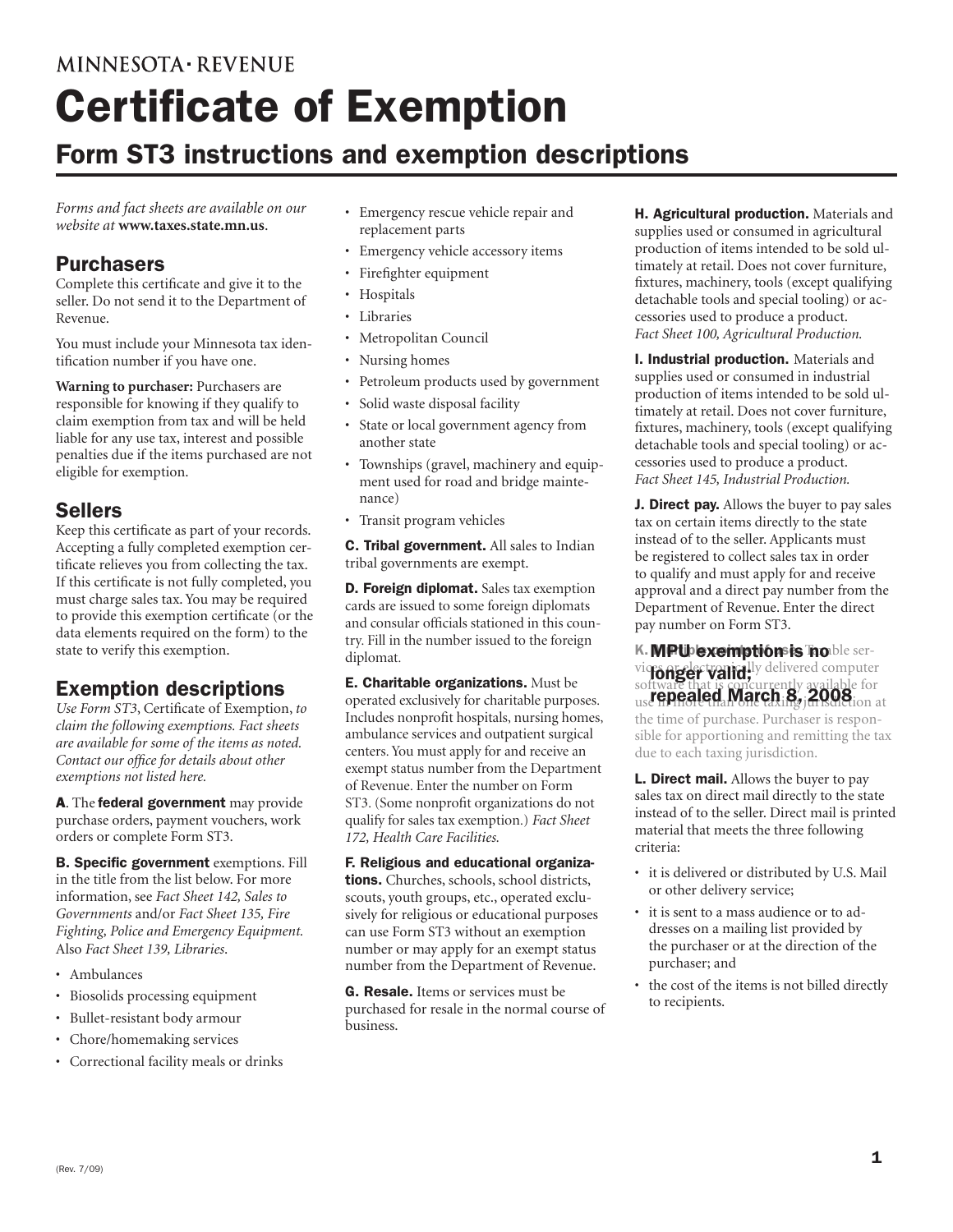# Certificate of Exemption Form ST3 instructions and exemption descriptions *(continued)*

#### M. Other exemptions

- 1. Airflight equipment. Must be purchased by an airline company taxed under M.S. 270.071 through 270.079.
- 2. Ambulances privately owned (leases of vehicles used as ambulances). Must be used by an ambulance service licensed by the EMS Regulatory Board under section 144E.10.
- 3. Aquaculture production equipment. Qualifying aquaculture production equipment, and repair or replacement parts used to maintain and repair it. *Fact Sheet 130, Aquaculture Production Equipment.*
- 4. Automatic fire-safety sprinkler systems. Fire-safety sprinkler systems and all component parts (including waterline expansions and additions) are exempt when installed in an existing residential dwelling, hotel, motel or lodging house that contains four or more dwelling units.
- **5. Exempt publications. Materials** and supplies used or consumed in the production of newspapers and publications issued at average intervals of three months or less. Includes publications issued on CD-ROM, audio tape, etc.
- **6.** Farm machinery. Qualifying farm machinery, and repair or replacement parts (except tires) used to maintain and repair it. *Fact Sheet 106, Farm Machinery.*
- 7. Handicapped accessible (residential building materials). Building materials and equipment purchased by nonprofit organizations if the materials are used in an existing residential structure to make it handicapped accessible, and the homeowner would have qualified for a refund of tax paid on the materials under M.S. 297A.71, subd. 11 or subd. 22. Nonprofit organizations include those entities organized and operated exclusively for charitable, religious, educational or civic purposes; and veteran groups exempt from federal taxation under IRC 501 (c)(19).

## 8. Handicapped accessible (vehicle

costs). Conversion costs to make vehicles handicapped accessible. Covers parts, accessories and labor.

- 9. Horse materials. Covers consumable items such as feed, medications, bandages and antiseptics purchased for horses. Does not cover machinery, tools, appliances, furniture and fixtures. *Fact Sheet 144, Veterinary Practice.*
- 10. Instructional materials required for study courses by high school, college or private career school students *(M.S. 297A.67, subd. 13a)*
- 11. Job opportunity building zones (JOBZ). Applies to all goods and taxable services purchased by a qualified business and primarily used in the zone. Also includes purchases by a qualified business or a contractor of construction materials and supplies to construct improvements to real property if the property is used by a qualified business within the zone.
- 12. Logging equipment. Qualifying logging equipment, and repair or replacement parts (except tires) used to maintain and repair it. *Fact Sheet 108, Logging Equipment.*
- 13. Materials used for business outside Minnesota in a state where no sales tax applies to such items; or for use as part of a maintenance contract. This exemption applies only if the items would not be taxable if purchased in the other state (e.g., a state that does not have sales tax).
- 14. Materials used to provide taxable services. Materials must be used or consumed directly in providing services taxable under M.S. 297A.61, subd. 3.
- 15. Medical supplies for a health-care facility. Purchases by a licensed health care facility, outpatient surgical center or licenced health-care professional of medical supplies used directly on a patient or resident to provide medical treatment. The exemption does not apply to equipment, lab or radiological supplies, etc. *Fact Sheet 172, Health Care Facilities.*
- 16. Motor carrier direct pay. Allows motor carriers to pay tax directly to the state when they lease mobile transportation equipment or buy certain parts and accessories. Applicants must be registered for sales tax in order to apply. You must apply for and receive approval and MCDP# from the Department of Revenue. Enter the MCDP# on Form ST3. *Fact Sheet 107, Interstate Motor Carriers.*
- **17. Packing materials.** Packing materials used to pack and ship household goods to destinations outside of Minnesota.
- 18. Poultry feed. The poultry must be for human consumption.
- **19. Prizes.** Items given to players as prizes in games of skill or chance at events such as community festivals, fairs and carnivals lasting fewer than six days.
- 20. Purchasing agent. Allows a business who has been appointed as a purchasing agent by an exempt organization to make purchases exempt from sales tax. All documentation pertaining to the purchasing agent agreement is kept by the purchasing agent to verify exemption.
- 21. Repair or replacement parts used in another state or country as part of a maintenance contract. This does not apply to equipment or tools used in a repair business.
- 22. Resource recovery facilities. Applies to equipment used for processing solid or hazardous waste (after collection and before disposal) at a resource recovery facility. You must apply for and receive approval from the Department of Revenue. Enter the CN# on Form ST3.
- 23. Senior citizen groups. Groups must limit membership to senior citizens age 55 or older, or under 55 but physically disabled. They *must* apply for and receive an exempt status number from the Department of Revenue and enter it on Form ST3.